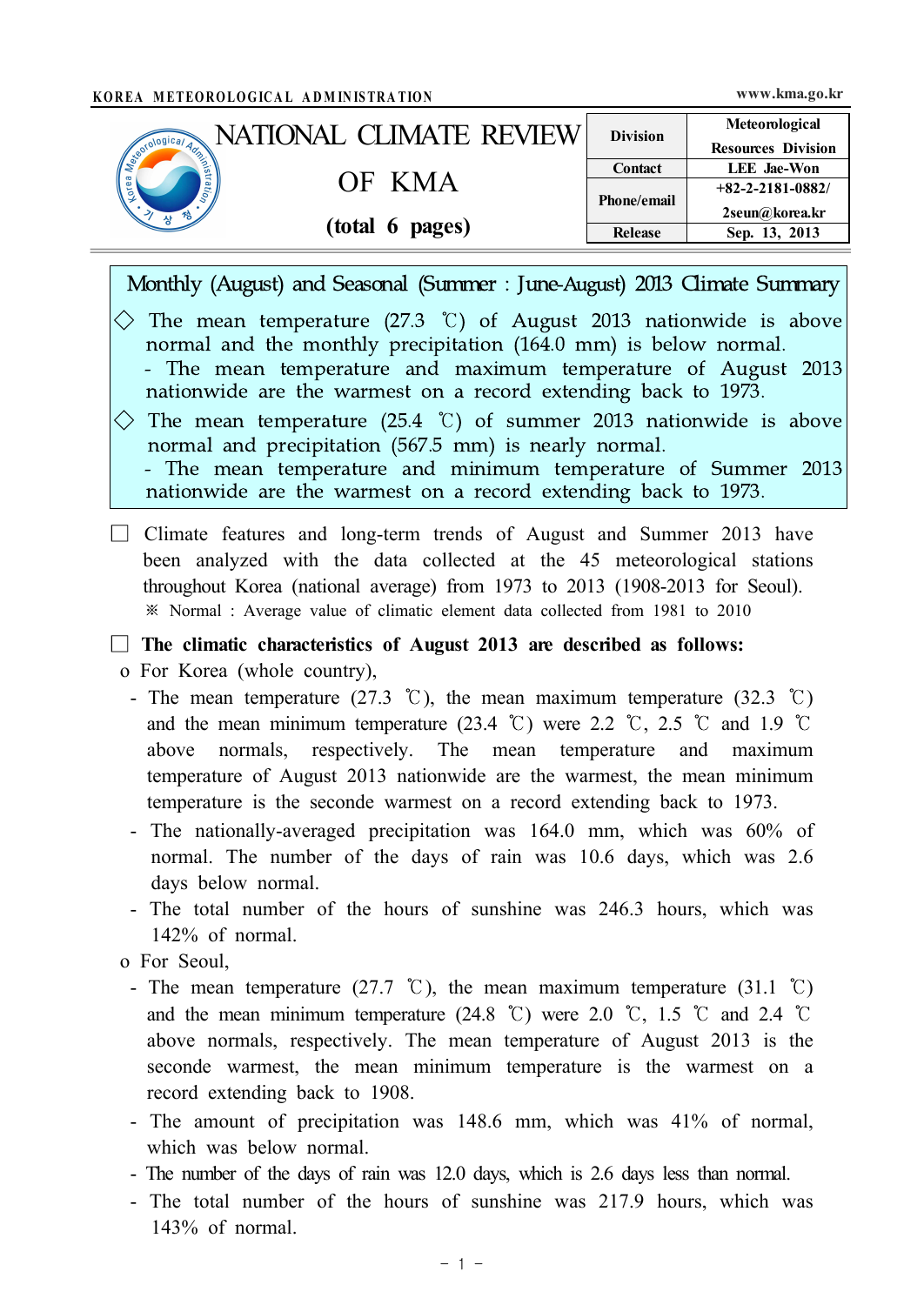### □ **The climatic characteristics of summer 2013 are described as follows:**

- o For Korea (whole country),
	- The mean temperature (25.4 °C), the mean maximum temperature (30.1 °C) and the mean minimum temperature (21.7 °C) were 1.8 °C, 1.7 °C and 2.0 °C above normals, respectively. The mean temperature and minimum temperature of Summer 2013 nationwide are the warmest, the mean maximum temperature is the seconde warmest on a record extending back to 1973.
	- The nationally-averaged precipitation was 567.5 mm, which was 78% of normal. The number of the days of rain was 37.1 days, which was 0.2 days less than normal.

- The total number of the hours of sunshine was 586.1 hours, which was 117% of normal.

#### o For Seoul,

- The mean temperature (25.9 °C), the mean maximum temperature (29.5 °C) and the mean minimum temperature (22.9 °C) were 1.6 °C, 1.1 °C and 2.1 °C above normals, respectively. The mean temperature of Summer 2013 is the seconde warmest, the mean minimum temperature is the warmest on a record extending back to 1908.
- The amount of precipitation was 853.1 mm, which was 96% of normal, which was nearly normal.
- The number of the days of rain was 46.0 days, which is 5.2 days more than normal.
- The total number of the hours of sunshine was 542.9 hours, which was 119% of normal.

### □ **Long-term trend of August and Summer 2013 climate**

o For Korea (whole country),

- The national mean temperatures of August and Summer 2000s (2001-2010) are 0.4 ℃, 0.3 ℃ above those of the same month and season of 1970s.
- The nationally-averaged precipitation of August and Summer 2000s (2001-2010) are 58.8 mm, 154.2 mm more than that of the same month and season of 1970s, respectively.
- The number of the days of rain of August and Summer 2000s are 2.4 days, 3.3 days more than those of the same month and season of 1970s.
- The total sunshine of August and Summer 2000s are 30.2 hours, 84.3 hours less than those of the same month and season of 1970s, respectively. o For Seoul,
- 
- The mean temperatures of August and Summer 2000s (2001-2010) are 0.9 ℃, 1.1 ℃ above those of the same month and season of 1970s.
- The precipitation of August and Summer 2000s (2001-2010) are 48.5 mm, 248.8 mm more than that of the same month and season of 1970s.
- The number of the days of rain of August and Summer 2000s are 2.4 days, 4.5 days more than those of the same month and season of 1970s, respectively.
- The total sunshine of August and Summer 2000s are 8.5 hours, 57.9 hours less than those of the same month and season of 1970s, respectively.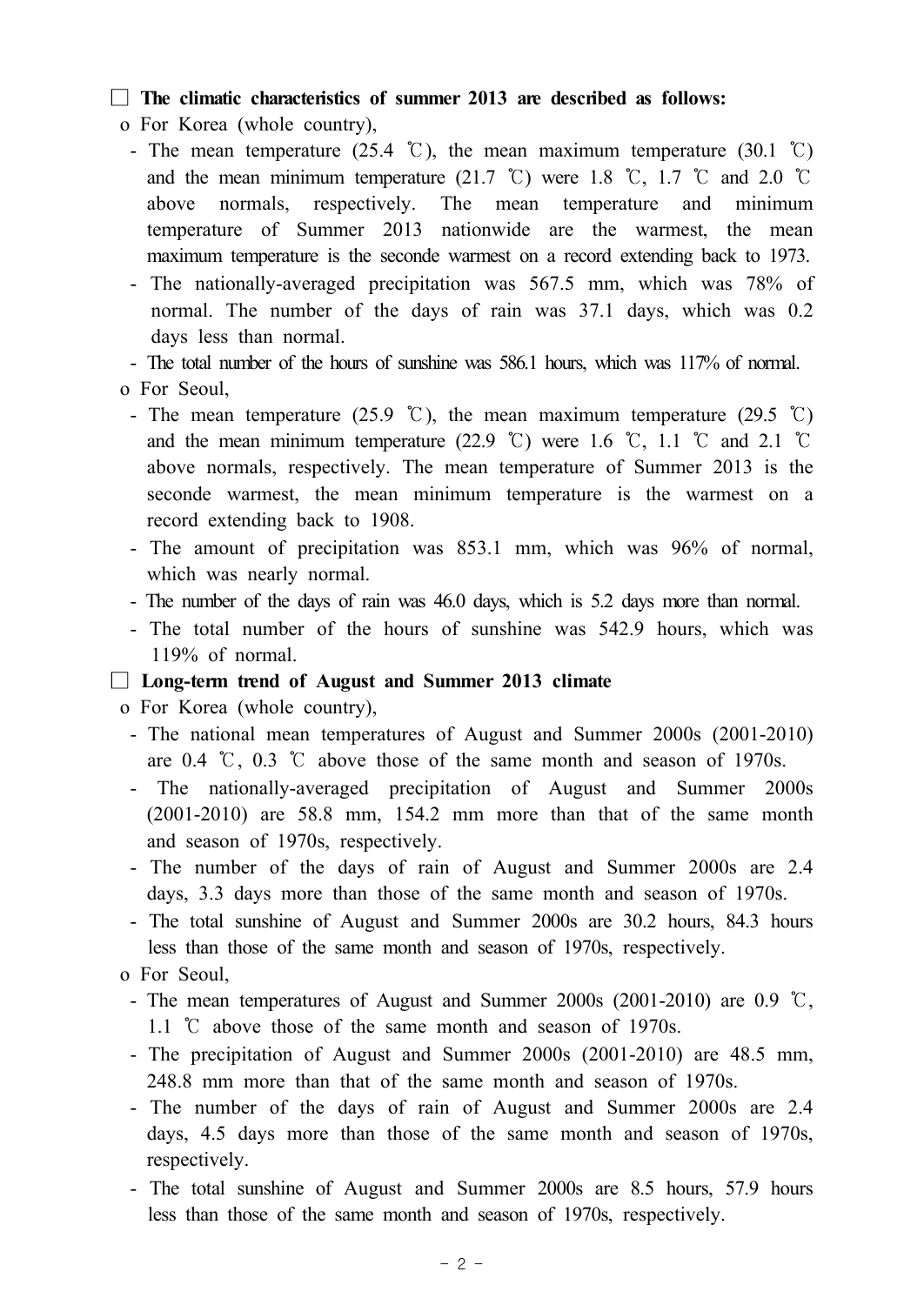



Fig 1. Temperatures (mean, mean maximum, and mean minimum) and precipitation in South Korea during August (1973-2013).

| —————————————————————              |                   | Œ      |                                                      |               |                |                                 |
|------------------------------------|-------------------|--------|------------------------------------------------------|---------------|----------------|---------------------------------|
| <b>Elements</b><br>(whole country) | August<br>2013(a) | August | Normals of<br>August<br>$2012(b)$ (1981-2010)<br>(c) | a-b           | $a-c$          | Rank since 1973<br>(within 5th) |
| Mean temperature $(\mathcal{C})$   | 27.3              | 26.4   | 25.1                                                 | 0.9           | 2.2            | the warmest                     |
| Mean maximum temp. $({\cal C})$    | 32.3              | 30.7   | 29.8                                                 | 1.6           | 2.5            | the warmest                     |
| Mean minimum temp. $({\degree}C)$  | 23.4              | 23.1   | 21.5                                                 | 0.3           | 1.9            | seconde warmest                 |
| Precipitation (mm)                 | 164.0             | 408.5  | 274.9                                                | $-244.5(42%)$ | $-110.9(60\%)$ |                                 |
| Days of rain (day)                 | 10.6              | 16.4   | 13.2                                                 | $-5.8$        | $-2.6$         |                                 |
| Sunshine duration (hour)           | 246.3             | 155.9  | 173.7                                                | 90.4(158%)    | 72.6(142%)     | the longest                     |
| Mean cloud amount $(1/10)$         | 5.1               | 7.1    | 6.2                                                  | $-2.0$        | -1.1           | forth least                     |

Expiration more than  $\begin{vmatrix} 0.3 \\ 1.4 \end{vmatrix}$  0.7 -1.1 -0.4

cipitation more than  $\begin{array}{|l|c|c|c|c|c|c|c|} \hline 30mm/hour/day) & 0.6 & 1.2 & 0.7 & -0.6 & -0.1 \ \hline \end{array}$ 

precipitation more than

precipitation more than

|  |  | $\Box$ Average values of meteorological elements across Korea during August (1973~2013) |  |  |  |  |
|--|--|-----------------------------------------------------------------------------------------|--|--|--|--|
|  |  |                                                                                         |  |  |  |  |

## □ Average values of meteorological elements across Korea during August for each decade (1973~2010)

maximum temperature  $\begin{array}{|l|c|c|c|c|c|c|c|c|} \hline \text{maximum temperature} & 13.0 & 8.6 & 5.3 & 4.4 & 7.7 & \text{the largest} \end{array}$ 

| Year             | Mean<br>temp.<br>$(\mathcal{C})$ | Mean<br>max.<br>temp.<br>$(\degree C)$ | Mean<br>min.<br>temp.<br>$(\degree\text{C})$ | Prep.<br>(mm) | Days<br>of<br>rain<br>$\text{(day)}$ | <b>Sunshine</b><br>duration<br>(hour) | Mean<br>cloud<br>amount<br>(1/10) | prep.<br>more<br>than<br>$80$ mm/d<br>ay (day) | prep.<br>more than<br> 30mm/hour <br>$\text{(day)}$ | maximum<br>temperature<br>more than<br>$33^{\circ}$ C(day) |
|------------------|----------------------------------|----------------------------------------|----------------------------------------------|---------------|--------------------------------------|---------------------------------------|-----------------------------------|------------------------------------------------|-----------------------------------------------------|------------------------------------------------------------|
| $1973 - 1980(a)$ | 24.8                             | 29.5                                   | 21.0                                         | 221.6         | 11.7                                 | 187.1                                 | 6.1                               | 0.5                                            | 0.5                                                 | 4.1                                                        |
| $1981 - 1990(b)$ | 25.3                             | 30.1                                   | 21.5                                         | 240.2         | 12.1                                 | 191.8                                 | 6.0                               | 0.6                                            | 0.6                                                 | 5.6                                                        |
| $1991 - 2000(c)$ | 24.9                             | 29.5                                   | 21.3                                         | 303.9         | 13.4                                 | 172.3                                 | 6.2                               | 0.9                                            | 0.8                                                 | 4.6                                                        |
| $2001 - 2010(d)$ | 25.2                             | 29.7                                   | 21.7                                         | 280.4         | 14.1                                 | 156.9                                 | 6.3                               | 0.7                                            | 0.7                                                 | 5.7                                                        |
| 2013(e)          | 27.3                             | 32.3                                   | 23.4                                         | 164.0         | 10.6                                 | 246.3                                 | 5.1                               | 0.3                                            | 0.6                                                 | 13.0                                                       |
| $d-a$            | 0.4                              | 0.2                                    | 0.7                                          | 58.8          | 2.4                                  | $-30.2$                               | 0.2                               | 0.2                                            | 0.2                                                 | 1.6                                                        |
| d-b              | $-0.1$                           | $-0.4$                                 | 0.2                                          | 40.2          | 2.0                                  | $-34.9$                               | 0.3                               | 0.1                                            | 0.1                                                 | 0.1                                                        |
| $d-c$            | 0.3                              | 0.2                                    | 0.4                                          | $-23.5$       | 0.7                                  | $-15.4$                               | 0.1                               | $-0.2$                                         | $-0.1$                                              | 1.1                                                        |
| e-d              | 2.1                              | 2.6                                    | 1.7                                          | $-116.4$      | $-3.5$                               | 89.4                                  | $-1.2$                            | $-0.4$                                         | $-0.1$                                              | 7.3                                                        |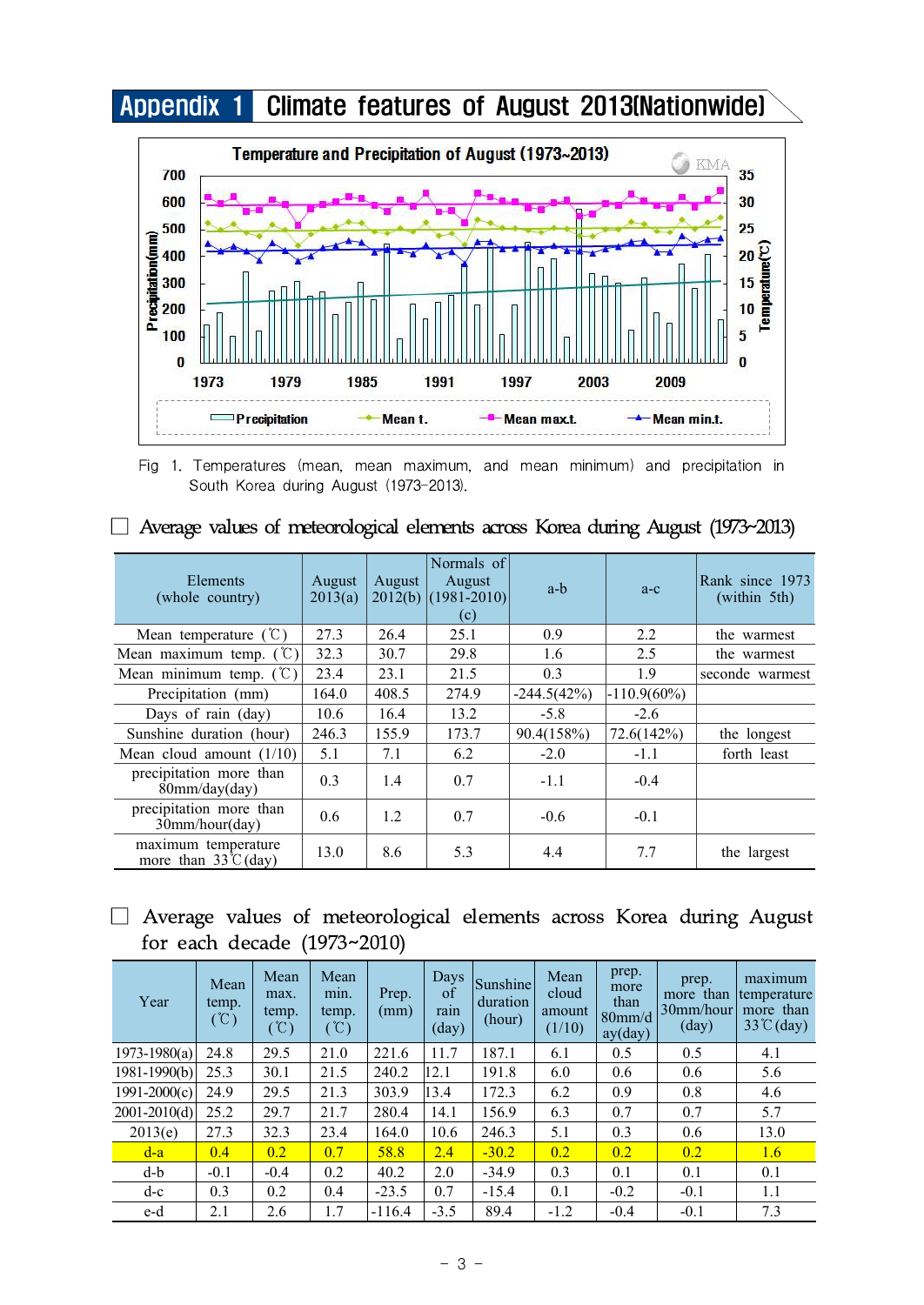

Fig 2. Temperatures (mean, mean maximum, and mean minimum) and precipitation in Seoul during August (1908-2013).

| ັ                                                   |       |               |                                                                                                                   |                               |            |                                 |
|-----------------------------------------------------|-------|---------------|-------------------------------------------------------------------------------------------------------------------|-------------------------------|------------|---------------------------------|
| Elements (Seoul)                                    |       | August August | Normals of<br>August<br>$\left  \frac{2013(a)}{2012(b)} \right  \left  \frac{1981-2010(c)}{1981-2010(c)} \right $ | a-b                           | $a-c$      | Rank since 1908<br>(within 5th) |
| T.<br>Mean temperature                              | 27.7  | 27.1          | 25.7                                                                                                              | 0.6                           | 2.0        | seconde warmest                 |
| Mean maximum temp.                                  | 31.1  | 30.9          | 29.6                                                                                                              | 0.2                           | 1.5        |                                 |
| $(^\circ \mathbb{C})$<br>Mean minimum temp.         | 24.8  | 23.9          | 22.4                                                                                                              | 0.9                           | 2.4        | the warmest                     |
| Amount of precipitation<br>(mm)                     | 148.6 | 464.9         | 364.2                                                                                                             | $-316.3(32\%)$ $-215.6(41\%)$ |            |                                 |
| Days of rain (day)                                  | 12.0  | 16.0          | 14.6                                                                                                              | $-4.0$                        | $-2.6$     |                                 |
| Sunshine duration (hour)                            | 217.9 | 158.7         | 152.5                                                                                                             | 59.2(137%)                    | 65.4(143%) |                                 |
| Mean cloud amount $(1/10)$                          | 6.2   | 6.8           | 6.4                                                                                                               | $-0.6$                        | $-0.2$     |                                 |
| precipitation more than<br>80mm/day/day)            | 0.0   | 2.0           | 1.2                                                                                                               | $-2.0$                        | $-1.2$     |                                 |
| precipitation more than<br>30mm/hour/day)           | 1.0   | 2.0           | 1.3                                                                                                               | $-1.0$                        | $-0.3$     |                                 |
| maximum temperature more<br>than $33^{\circ}$ (day) | 2.0   | 9.0           | 4.0                                                                                                               | $-7.0$                        | $-2.0$     |                                 |

### $\Box$  Average values of meteorological elements in Seoul during August (1973~2013)

# □ Average values of meteorological elements in Seoul during August for each decade (1911-2010)

| Year                        | Mean<br>temp.<br>$(\mathcal{C})$ | Mean<br>max.<br>temp.<br>$(\degree\text{C})$ | Mean<br>min.<br>temp.<br>$({\rm ^{\circ}\!C})$ | Prep.<br>(mm) | of rain<br>$\frac{day}{y}$ | Days Sunshine<br>duration<br>(hour) | Mean<br>cloud<br>amount<br>(1/10) | prep.<br>more<br>than<br>80mm/da<br>y (day) | prep.<br>30mm/hour  more than<br>$\frac{day}{y}$ | maximum<br>more than temperature<br>$33^{\circ}$ (day) |
|-----------------------------|----------------------------------|----------------------------------------------|------------------------------------------------|---------------|----------------------------|-------------------------------------|-----------------------------------|---------------------------------------------|--------------------------------------------------|--------------------------------------------------------|
| $\overline{1911} - 1920(a)$ | 25.0                             | 30.0                                         | 21.1                                           | 274.5         | 12.4                       | 227.5                               | 6.4                               | 0.9                                         |                                                  | 4.5                                                    |
| 1921-1930                   | 25.8                             | 31.0                                         | 21.9                                           | 275.8         | 13.2                       | 218.7                               | 6.7                               | 1.0                                         |                                                  | 8.4                                                    |
| $1931 - 1940(b)$            | 25.1                             | 30.1                                         | 21.7                                           | 239.5         | 15.0                       | 186.8                               | 7.5                               | 0.5                                         | 0.0                                              | 6.7                                                    |
| 1941-1949                   | 25.6                             | 31.2                                         | 21.8                                           | 226.7         | 12.6                       | 230.8                               | 6.5                               | 0.7                                         | 0.6                                              | 10.0                                                   |
| 1954-1960                   | 25.2                             | 30.2                                         | 21.7                                           | 174.0         | 11.0                       | 188.5                               | 6.4                               | 0.3                                         | 0.3                                              | 6.6                                                    |
| 1961-1970                   | 25.7                             | 29.9                                         | 22.6                                           | 276.8         | 14.9                       | 145.0                               | 7.1                               | 0.5                                         | 0.7                                              | 3.5                                                    |
| $1971 - 1980(c)$            | 24.8                             | 29.0                                         | 21.6                                           | 311.2         | 13.4                       | 136.7                               | 6.8                               | 1.0                                         | 0.6                                              | 2.1                                                    |
| 1981-1990                   | 25.6                             | 29.7                                         | 22.3                                           | 293.7         | 14.2                       | 167.0                               | 6.6                               | 0.7                                         | 0.9                                              | 4.4                                                    |
| 1991-2000                   | 25.7                             | 29.8                                         | 22.4                                           | 439.1         | 13.9                       | 162.3                               | 6.3                               | 1.7                                         | 1.7                                              | 4.3                                                    |
| $2001 - 2010(d)$            | 25.7                             | 29.5                                         | 22.6                                           | 359.7         | 15.8                       | 128.2                               | 6.4                               | 1.1                                         | 1.3                                              | 3.2                                                    |
| 2013(e)                     | 27.7                             | 31.1                                         | 24.8                                           | 148.6         | 12.0                       | 217.9                               | 6.2                               | 0.0                                         | 1.0                                              | 2.0                                                    |
| $d-a$                       | 0.7                              | $-0.5$                                       | 1.5                                            | 85.2          | 3.4                        | $-99.3$                             | 0.0                               | 0.2                                         | $\blacksquare$                                   | $-1.3$                                                 |
| d-b                         | 0.6                              | $-0.6$                                       | 0.9                                            | 120.2         | 0.8                        | $-58.6$                             | $-1.1$                            | 0.6                                         | 1.3                                              | $-3.5$                                                 |
| $d-c$                       | 0.9                              | 0.5                                          | 1.0                                            | 48.5          | 2.4                        | $-8.5$                              | $-0.4$                            | 0.1                                         | 0.7                                              | 1.1                                                    |
| e-d                         | 2.0                              | 1.6                                          | 2.2                                            | $-211.1$      | $-3.8$                     | 89.7                                | $-0.2$                            | -1.1                                        | $-0.3$                                           | $-0.2$                                                 |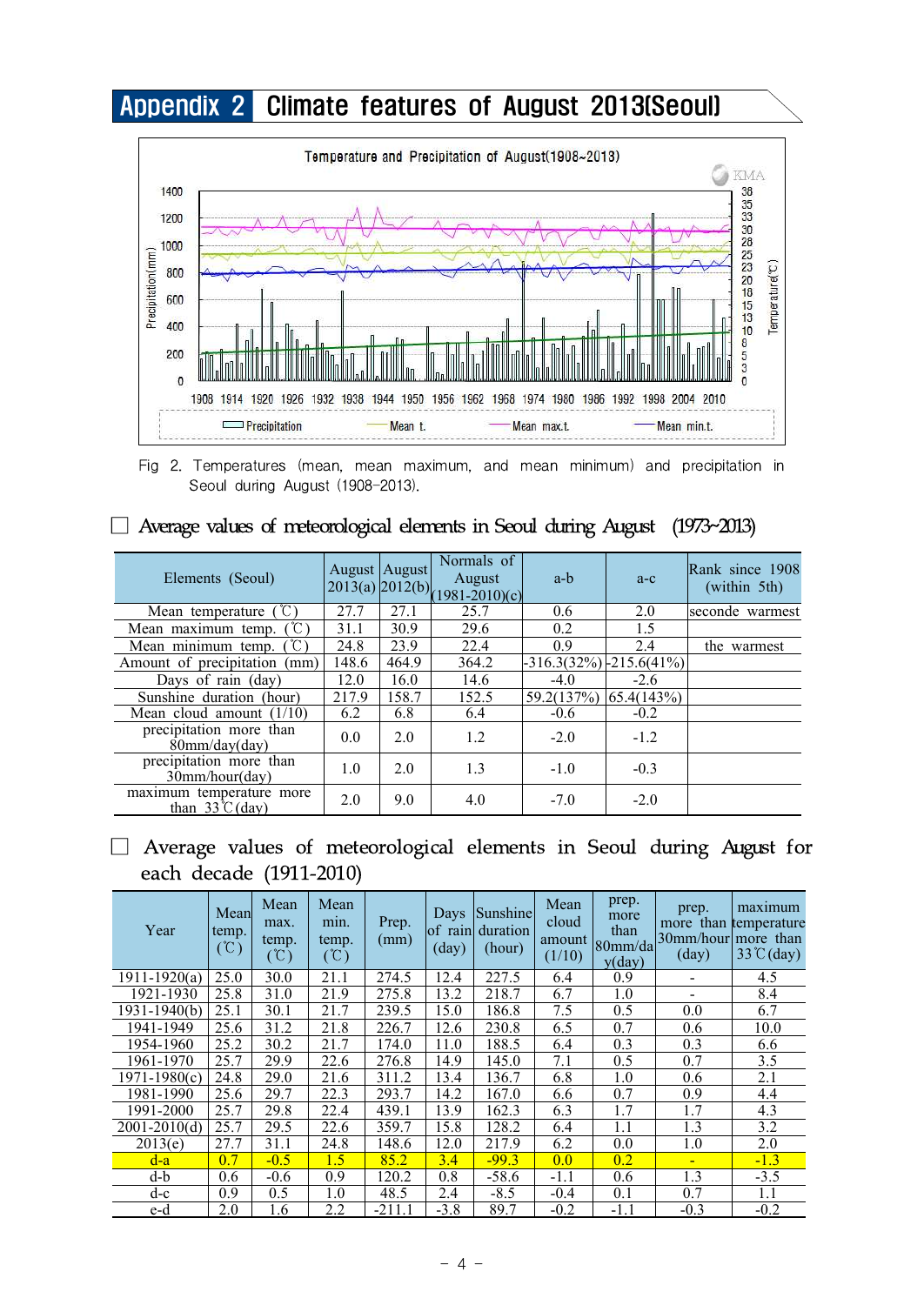Appendix 3 Climate features of Summer 2013(Nationwide)



Fig 3. Temperatures (mean, mean maximum, and mean minimum) and precipitation in South Korea during Summer (1973-2013).

| Elements<br>(whole country)                           | 2013(a) | Summer   Summer | Normals of<br>Summer<br>$2012(b)$ (1981-2010)<br>(c) | a-b           | $a-c$         | Rank since 1973<br>(within 5th) |
|-------------------------------------------------------|---------|-----------------|------------------------------------------------------|---------------|---------------|---------------------------------|
| Mean temperature $(\mathcal{C})$                      | 25.4    | 24.7            | 23.6                                                 | 0.7           | 1.8           | the warmest                     |
| Mean maximum temp. $({\cal C})$                       | 30.1    | 29.2            | 28.4                                                 | 0.9           | 1.7           | seconde warmest                 |
| Mean minimum temp. $({\mathbb C})$                    | 21.7    | 21              | 19.7                                                 | 0.7           | 2.0           | the warmest                     |
| Precipitation (mm)                                    | 567.5   | 770.6           | 723.2                                                | $-203.1(74%)$ | $-155.7(78%)$ |                                 |
| Days of rain (day)                                    | 37.1    | 38.3            | 37.3                                                 | $-1.2$        | $-0.2$        |                                 |
| Sunshine duration (hour)                              | 586.1   | 505.2           | 503                                                  | 80.9(116%)    | 83.1(117%)    |                                 |
| Mean cloud amount $(1/10)$                            | 6.3     | 6.9             | 6.5                                                  | $-0.6$        | $-0.2$        |                                 |
| precipitation more than<br>$80$ mm/day(day)           | 1.2     | $\overline{2}$  | 1.7                                                  | $-0.8$        | $-0.5$        |                                 |
| precipitation more than<br>30mm/hour/day)             | 1.5     | 2.1             | 1.5                                                  | $-0.6$        | 0.0           |                                 |
| maximum temperature<br>more than $33^{\circ}$ C (day) | 18.2    | 15              | 9.8                                                  | 3.2           | 8.4           | seconde largest                 |

|  |  | $\Box$ Average values of meteorological elements across Korea during Summer(1973~2013) |  |  |  |  |
|--|--|----------------------------------------------------------------------------------------|--|--|--|--|
|  |  |                                                                                        |  |  |  |  |

## □ Average values of meteorological elements across Korea during Summer for each decade (1973~2010)

| Year             | Mean<br>temp.<br>$\hat{C}$ | Mean<br>max.<br>temp.<br>$^{\circ}\!{\rm C}$ ) | Mean<br>min.<br>temp.<br>$(\degree C)$ | Prep.<br>(mm) | Days<br>of<br>rain<br>$\text{(day)}$ | <b>Sunshine</b><br>duration<br>(hour) | Mean<br>cloud<br>amount<br>(1/10) | prep.<br>more<br>than<br>80mm/d<br>ay (day) | prep.<br>more than<br>$30$ mm/hou<br>$\mathbf{r}$<br>$\frac{day}{ }$ | maximum<br>temperature<br>more than<br>$33^{\circ}$ C(day) |
|------------------|----------------------------|------------------------------------------------|----------------------------------------|---------------|--------------------------------------|---------------------------------------|-----------------------------------|---------------------------------------------|----------------------------------------------------------------------|------------------------------------------------------------|
| $1973 - 1980(a)$ | 23.4                       | 28.1                                           | 19.5                                   | 616.0         | 36.5                                 | 538.0                                 | 6.6                               | 1.2                                         | 1.0                                                                  | 8.5                                                        |
| $1981 - 1990(b)$ | 23.6                       | 28.4                                           | 19.6                                   | 689.7         | 36.1                                 | 542.4                                 | 6.5                               | 1.5                                         | 1.3                                                                  | 9.7                                                        |
| $1991 - 2000(c)$ | 23.5                       | 28.3                                           | 19.7                                   | 709.7         | 36.1                                 | 512.8                                 | 6.5                               | 1.8                                         | 1.5                                                                  | 10.0                                                       |
| $2001 - 2010(d)$ | 23.7                       | 28.4                                           | 20.0                                   | 770.2         | 39.8                                 | 453.7                                 | 6.6                               | 1.9                                         | 1.7                                                                  | 9.8                                                        |
| 2013(e)          | 25.4                       | 30.1                                           | 21.7                                   | 567.5         | 37.1                                 | 586.1                                 | 6.3                               | 1.2                                         | 1.5                                                                  | 18.2                                                       |
| $d-a$            | 0.3                        | 0.3                                            | 0.5                                    | 154.2         | 3.3                                  | $-84.3$                               | 0.0                               | 0.7                                         | 0.7                                                                  | 1.3                                                        |
| d-b              | 0.1                        | 0.0                                            | 0.4                                    | 80.5          | 3.7                                  | $-88.7$                               | 0.1                               | 0.4                                         | 0.4                                                                  | 0.1                                                        |
| $d-c$            | 0.2                        | 0.1                                            | 0.3                                    | 60.5          | 3.7                                  | $-59.1$                               | 0.1                               | 0.1                                         | 0.2                                                                  | $-0.2$                                                     |
| e-d              | 1.7                        | 1.7                                            | 1.7                                    | $-202.7$      | $-2.7$                               | 132.4                                 | $-0.3$                            | $-0.7$                                      | $-0.2$                                                               | 8.4                                                        |